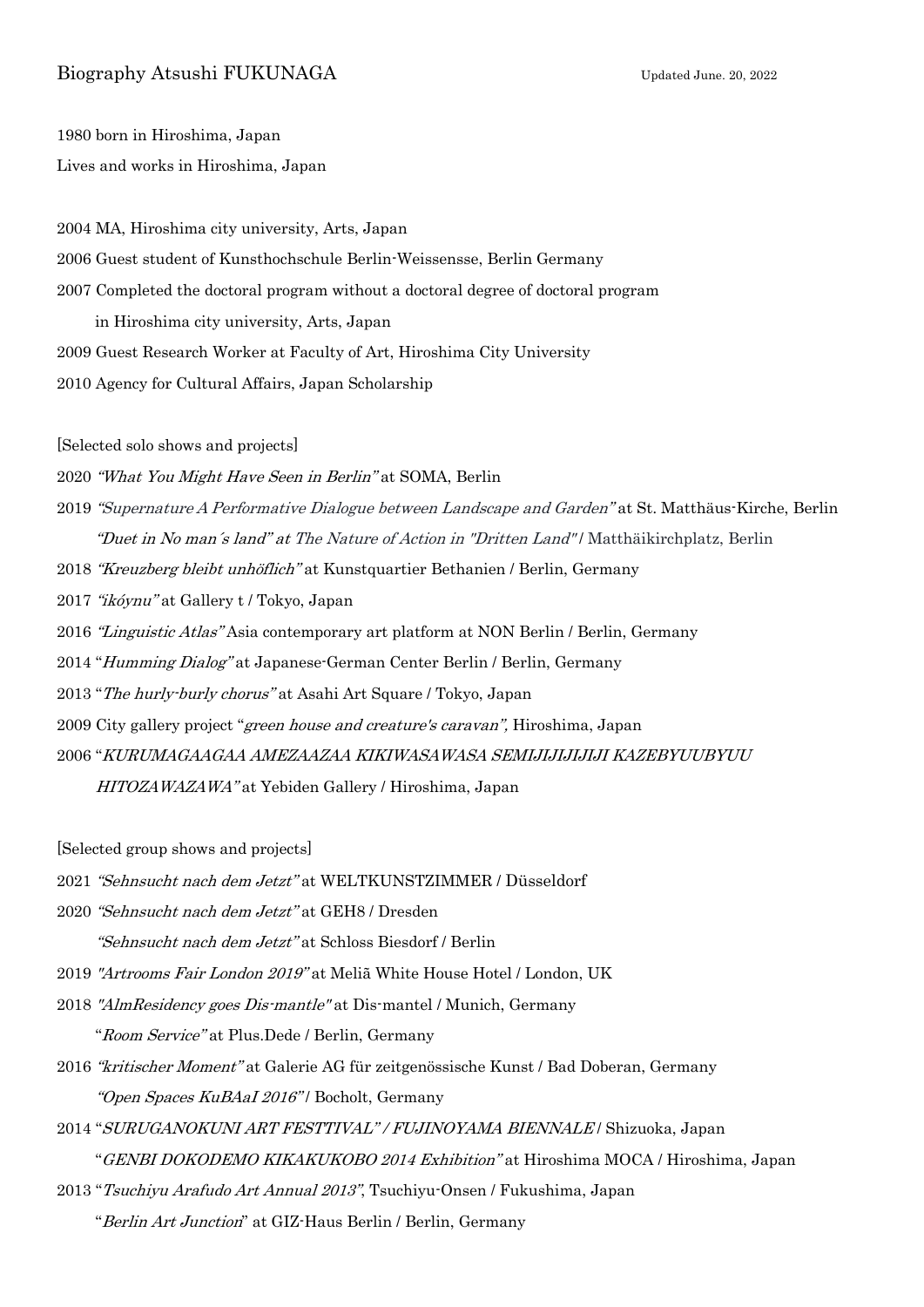2012 "Cosmos," at Galerie 5th people project / Berlin, Germany

2011 "Nippon Nacht vol. 2" at Theaterhaus Berlin Mitte / Berlin, Germany

"NAKANOJO BIENNALE 2011"/ Gunma, Japan

"Durchgang", 48 Stunden Neukoelln / Berlin, Germany

2010 "WE ARE THE ISLANDS" at Kunstraum Kreuzberg Bethanien / Berlin, Germany

"almost the same, but not quite", 48 Stunden Neukoelln / Berlin, Germany

"Last Temptation" at Co-Lab. / Copenhagen, Denmark

2008 Hiroshima Art Project 2008 "Brackish Water Area" / Hiroshima, Japan

"Show me the way!" at Galerie la-condition-japonaise / Berlin, Germany

[Selected Residency Programs]

2019 TIFA Working Studios / Pune, India

Farm Studio / Andore, Rajasthan, India

2018 Alm Residency / Waakirchen, Germany

TOKAS Residency / Exchange Residency Program "Berlin" at Kunstquartier Bethanien / Berlin

2017 Sapporo Tenjinyama Art Studio Residence Program 2017 "s(k)now" at Sapporo Tenjinyama Art Studio / Sapporo,Japan

[Selected Catalogues and awards]

2014 Selected one of jury selections at the 17th Japan Media Arts Festival / Japan

- 2013 Atsushi Fukunaga The hurly-burly chorus Urban symphony in Sumida and Asakusa -, Asahi Art Square / Japan
- 2013 Berlin Art Junction AUSSTELLUNG 7, GIZ-Repraesentanz Berlin / Germany

2009 Papercraft Design and Art with Paper, gestalten / Germany

Tangible High Touch Visuals, gestalten / Germany

## [Basic Concept 2019-] Work Reference www.atsushifukunaga.com

I am interested in experiencing others through the language of others. My artistic practice embraces various approaches, including a method I have developed that transforms sounds into language, using voices and texts that consist of onomatopoeia. The term 'onomatopoeia' refers to words that mimic sound. This term comes from the Greek language, and its origin means to 'create a language.'

Based on my unique method, I create new onomatopoeia in collaboration with people who speak different languages, often resulting in sound installations, which form a significant part of my work. Examples of sound installations include The hurly-burly chorus (2013) and Humming Dialogs (2016).

These works are created based on a concept called soundscape\*. In these works, the voices of people living in